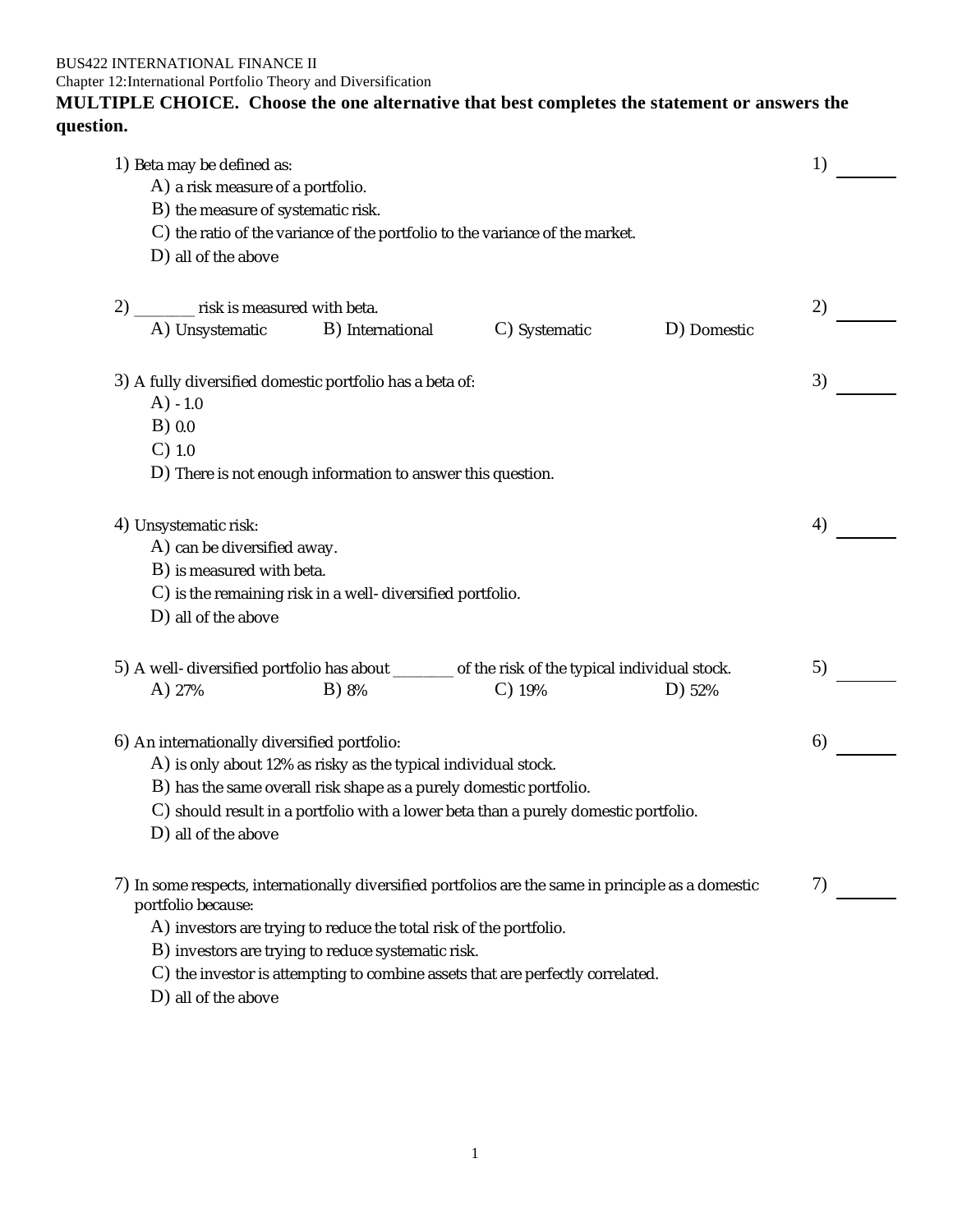|                                                                                                                                                                                         | B) investors may also acquire foreign exchange risk.<br>C) international portfolio diversification increases expected return but does not decrease risk.                                                            |                    |                  |     |
|-----------------------------------------------------------------------------------------------------------------------------------------------------------------------------------------|---------------------------------------------------------------------------------------------------------------------------------------------------------------------------------------------------------------------|--------------------|------------------|-----|
| D) all of the above                                                                                                                                                                     |                                                                                                                                                                                                                     |                    |                  |     |
| Instruction 16.1:<br>Use the information to answer the following question(s).                                                                                                           |                                                                                                                                                                                                                     |                    |                  |     |
|                                                                                                                                                                                         |                                                                                                                                                                                                                     |                    |                  |     |
| In September 2009 a U.S. investor chooses to invest \$500,000 in German equity securities at a then current spot rate of \$1.30/eu<br>the end of one year the spot rate is \$1.35/euro. |                                                                                                                                                                                                                     |                    |                  |     |
| investment?                                                                                                                                                                             | 9) Refer to Instruction 16.1. How many euros will the U.S. investor acquire with his initial \$500,000                                                                                                              |                    |                  | 9)  |
| A) $€500,000$                                                                                                                                                                           | B) $€384,615$                                                                                                                                                                                                       | $C)$ €370,370      | D) $€650,000$    |     |
| investor be able to purchase?                                                                                                                                                           | 10) Refer to Instruction 16.1. At an average price of €60/share, how many shares of stock will the                                                                                                                  |                    |                  | 10) |
| $A)$ 6173 shares                                                                                                                                                                        | $B)$ 6410 shares                                                                                                                                                                                                    | $C)$ 10,833 shares | $D)$ 8333 shares |     |
| back into dollars?                                                                                                                                                                      | 11) Refer to Instruction 16.1. At the end of the year the investor sells his stock that now has an average<br>price per share of €57. What is the investor's average rate of return before converting the stock     |                    |                  | 11) |
| A) 3.0%                                                                                                                                                                                 | B) 5.0%                                                                                                                                                                                                             | $C) -3.0%$         | $D) -5.0%$       |     |
| into dollars?                                                                                                                                                                           | 12) Refer to Instruction 16.1. At the end of the year the investor sells his stock that now has an average<br>price per share of €57. What is the investor's average rate of return after converting the stock back |                    |                  | 12) |
| $A) - 5.0%$                                                                                                                                                                             | $B) - 1.35%$                                                                                                                                                                                                        | $C$ ) 5.0%         | $D) -7.24%$      |     |
| A) 23.12%                                                                                                                                                                               | 13) A U.S. investor makes an investment in Britain and earns 14% on the investment while the British<br>pound appreciates against the U.S. dollar by 8%. What is the investor's total return?<br>B) 6.00%           | $C)$ 4.88%         | D) 22.00%        | 13) |
|                                                                                                                                                                                         |                                                                                                                                                                                                                     |                    |                  |     |
|                                                                                                                                                                                         | 14) Which of the following statements is NOT true?                                                                                                                                                                  |                    |                  | 14) |
|                                                                                                                                                                                         | A) An international security adds value to a portfolio if it reduces risk without reducing return.<br>B) Investors will demand a security that adds value.                                                          |                    |                  |     |
|                                                                                                                                                                                         |                                                                                                                                                                                                                     |                    |                  |     |
| D) All of the above are true.                                                                                                                                                           | C) International diversification benefits induce investors to demand foreign securities.                                                                                                                            |                    |                  |     |

8) In some respects, internationally diversified portfolios are different from a domestic portfolio

because:

8)

15) Portfolio diversification can eliminate 100% of risk. 15 and 15 and 15 and 15 and 15 and 15 and 15 and 15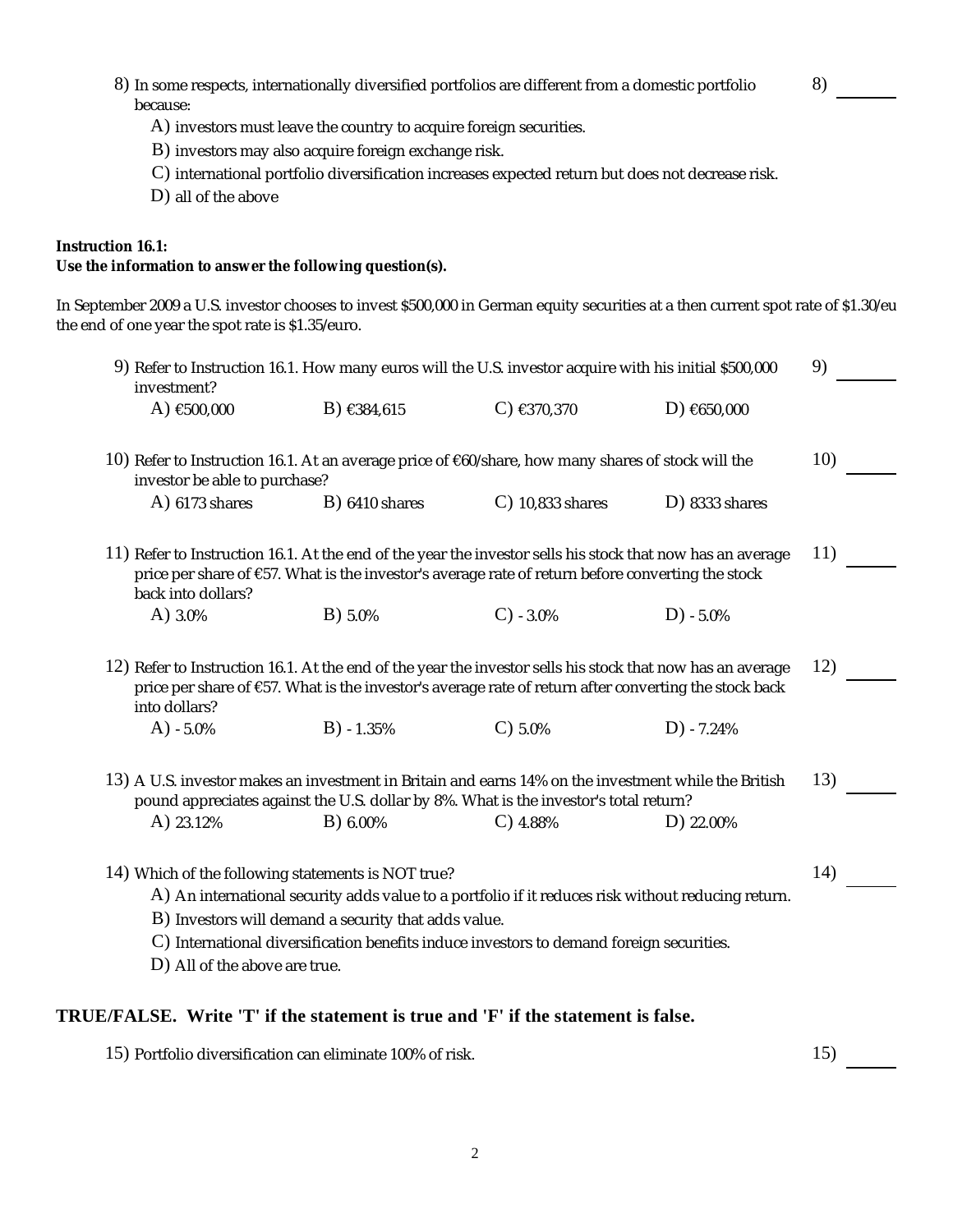|           | 16) Increasing the number of securities in a portfolio reduces the unsystematic risk but not the<br>systematic risk.                                                                                                                                 |                                                                                                                | 16) |
|-----------|------------------------------------------------------------------------------------------------------------------------------------------------------------------------------------------------------------------------------------------------------|----------------------------------------------------------------------------------------------------------------|-----|
|           | 17) International diversification benefits may induce investors to demand foreign securities.                                                                                                                                                        |                                                                                                                | 17) |
|           | given level of return, then the security adds value to the portfolio.                                                                                                                                                                                | 18) If the addition of a foreign security to the portfolio of the investor aids in the reduction of risk for a | 18) |
|           | for a given level of risk, then the security adds value to the portfolio.                                                                                                                                                                            | 19) If the addition of a foreign security to the portfolio of the investor decreases the expected return       | 19) |
| question. |                                                                                                                                                                                                                                                      | MULTIPLE CHOICE. Choose the one alternative that best completes the statement or answers the                   |     |
|           | 20) Portfolio theory assumes that investors are risk-averse. This means that investors:<br>A) prefer more risk to less for a given return.<br>B) cannot be induced to make risky investments.<br>C) will accept some risk, but not unnecessary risk. |                                                                                                                | 20) |
|           | D) All of the above are true.<br>$(21)$ The efficient frontier of the domestic portfolio opportunity set:                                                                                                                                            | A) represents optimal portfolios of securities that represent minimum risk for a given level of                | 21) |
|           | expected portfolio return.<br>C) runs along the extreme left edge of the opportunity set.<br>D) all of the above                                                                                                                                     | B) contains the portfolio of risky securities that the logical investor would choose to hold.                  |     |
|           | frontier:                                                                                                                                                                                                                                            | 22) The addition of foreign securities to the domestic portfolio opportunity set shifts the efficient          | 22) |
|           | A) up and to the left.<br>C) down and to the left.                                                                                                                                                                                                   | B) up and to the right.<br>D) down and to the right.                                                           |     |
|           | 23) Relative to the efficient frontier of risky portfolios, it is impossible to hold a portfolio that is<br>located ________ the efficient frontier.                                                                                                 |                                                                                                                |     |
|           | $A)$ on<br>$C$ ) to the right or left of                                                                                                                                                                                                             | B) to the left of<br>D) to the right of                                                                        |     |
|           | 24) The _______ connects the risk-free security with the optimal domestic portfolio.<br>A) capital market line                                                                                                                                       | B) security market line<br>D) none of the above                                                                | 24) |
|           | C) capital asset pricing model                                                                                                                                                                                                                       |                                                                                                                |     |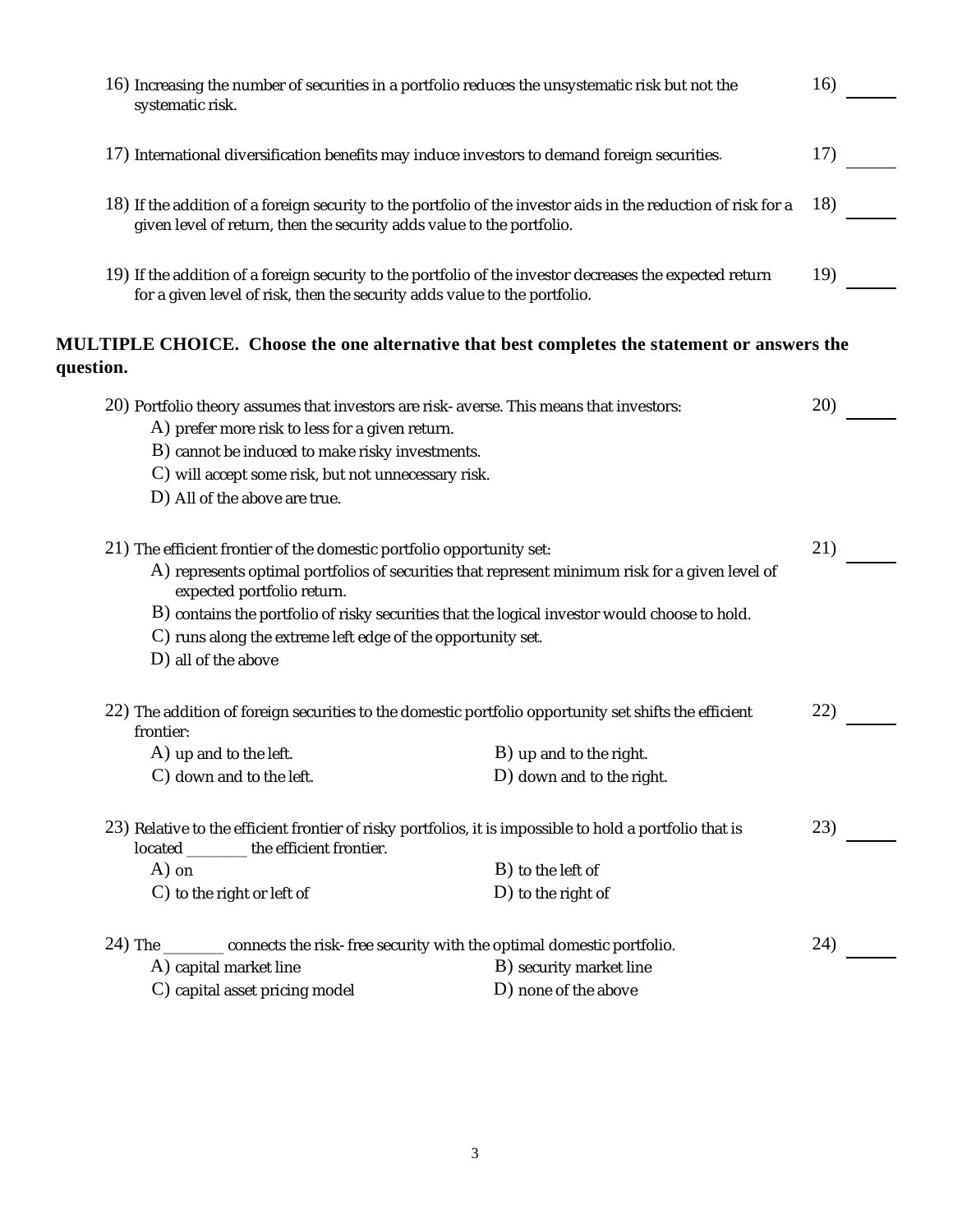**Instruction 16.2:**

**Use the information to answer the following question(s).**

A U.S. investor is considering a portfolio consisting of 60% invested in the U.S. equity index fund and 40% invested in the Brit index fund. The expected returns for the funds are 10% for the U.S. and 8% for the British, standard deviations of 20% for the U.S. and 18% for the British, and a correlation coefficient of 0.15 between the U.S. and British equity funds.

| 25) Refer to Instruction 16.2. What is the expected return of the proposed portfolio? |                                                |                                                                                                      | 25)                                                                                                      |     |
|---------------------------------------------------------------------------------------|------------------------------------------------|------------------------------------------------------------------------------------------------------|----------------------------------------------------------------------------------------------------------|-----|
| A) $9.0\%$                                                                            | $B)$ 9.2%                                      | $C)$ 19.2%                                                                                           | D) 19%                                                                                                   |     |
|                                                                                       |                                                | 26) Refer to Instruction 16.2. What is the standard deviation of the proposed portfolio?             |                                                                                                          | 26) |
| $A)$ 19.00                                                                            | <b>B</b> ) 14.45                               | $C)$ 38.00                                                                                           | D) 19.20                                                                                                 |     |
| TRUE/FALSE. Write 'T' if the statement is true and 'F' if the statement is false.     |                                                |                                                                                                      |                                                                                                          |     |
| horizontal axis.                                                                      |                                                | 27) The graph for the efficient frontier has beta on the vertical axis and standard deviation of the |                                                                                                          | 27) |
|                                                                                       | is called the minimum risk domestic portfolio. |                                                                                                      | 28) The portfolio with the least risk among all those possible in the domestic portfolio opportunity set | 28) |
|                                                                                       |                                                | 29) The optimal domestic portfolio of risky securities is always the portfolio of minimum risk.      |                                                                                                          | 29) |
| the individual assets.                                                                |                                                | 30) The standard deviation of a portfolio is the sum of the weighted average standard deviations of  |                                                                                                          | 30) |
| found on the efficient frontier.                                                      |                                                |                                                                                                      | 31) The optimal domestic portfolio combines the risk-free asset and a portfolio of domestic securities   | 31) |
| opportunity set.                                                                      |                                                |                                                                                                      | 32) The internationally diversified portfolio opportunity set shifts TO THE RIGHT of the purely domestic | 32) |

### **ESSAY. Write your answer in the space provided or on a separate sheet of paper.**

33) Draw the curve representing the Optimal Domestic Efficient Frontier. Be sure to draw and label the following: The vertical axis and the horizontal axis, the risk-free security, the minimum risk portfolio, the domestic portfolio opportunity set, the optimal domestic portfolio, and the capital market line. Choose a point along the domestic portfolio opportunity set between the optimal domestic portfolio and the minimum risk domestic portfolio and explain why that point is not the optimal risky domestic portfolio for investors to hold.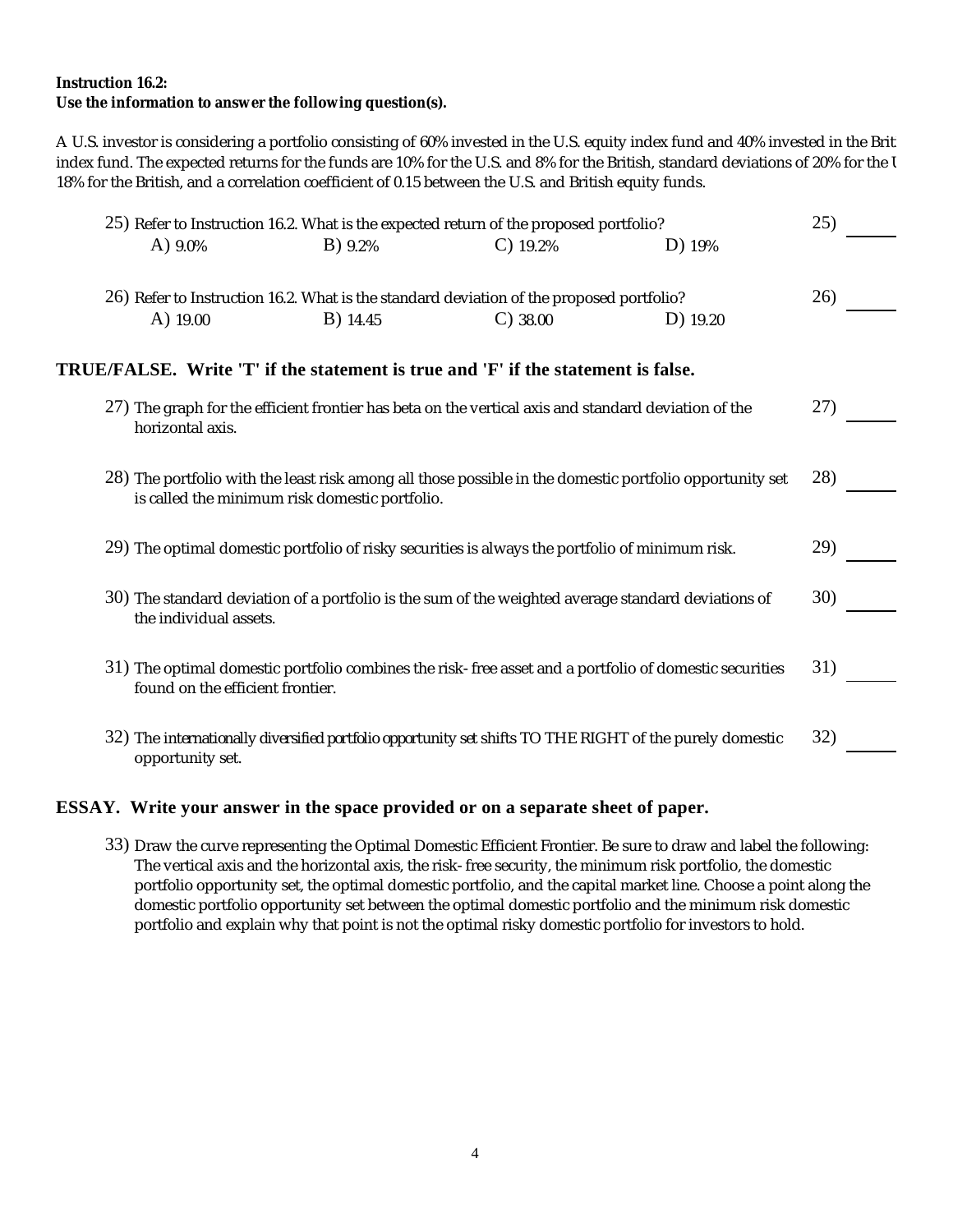# **MULTIPLE CHOICE. Choose the one alternative that best completes the statement or answers the question.**

- 34) The authors present a comparison of correlation coefficients between major global equity markets 34) over a variety of different periods. The comparison yields a number of conclusions listed here EXCEPT:
	- A) that same century of data, however, yields a high correlation between the U.S. and Canada (0.80).
	- $\, {\bf B})$  the correlation between equity markets for the full twentieth century shows quite low levels of correlation between some of the largest markets (close to 0.50 in some cases).
	- $\rm C)$  the correlation coefficients between those same equity markets for selected sub periods over the last quarter of the twentieth century, however, show significantly different correlation coefficients.
	- D) None of the answers listed are inaccurate conclusions.

## **TRUE/FALSE. Write 'T' if the statement is true and 'F' if the statement is false.**

| 35) Capital markets around the world are on average less integrated today than they were 20 years<br>ago.                                                                                                                                                                 | 35) |
|---------------------------------------------------------------------------------------------------------------------------------------------------------------------------------------------------------------------------------------------------------------------------|-----|
| 36) In an empirical study on national market returns in the 20th century, Dimson, Marsh, and<br>Staunton (2002) determined that the equity returns in the United States out-performed the other<br>15 countries in the study.                                             | 36) |
| 37) In an empirical study on national market returns in the 20th century, Dimson, Marsh, and<br>Staunton (2002) found that just under one-half of the 16 countries in the study had negative<br>average returns in their equity markets.                                  | 37) |
| 38) In an empirical study on national market returns in the 20th century, Dimson, Marsh, and<br>Staunton (2002) determined that due to high levels of correlation or returns between countries,<br>there is almost NO BENEFIT to international portfolio diversification. | 38) |
| 39) Of the major trading partners with the United States, Canada has among the LOWEST correlation<br>of returns with the U.S.                                                                                                                                             | 39) |

### **ESSAY. Write your answer in the space provided or on a separate sheet of paper.**

40) If an investor is able to determine a global beta for his portfolio and holds a portfolio that is well-diversified with international investments, which performance measure is more appropriate, the Sharpe Measure or the Treynor Measure? Why? Explain each performance measure.

# **MULTIPLE CHOICE. Choose the one alternative that best completes the statement or answers the question.**

| 41) The Sharpe measure uses | as the measure of risk and the Treynor measure uses |  |
|-----------------------------|-----------------------------------------------------|--|
| as the measure of risk.     |                                                     |  |
| A) standard deviation; beta | B) beta; standard deviation                         |  |

- 
- C) standard deviation; variance D) beta; variance
	-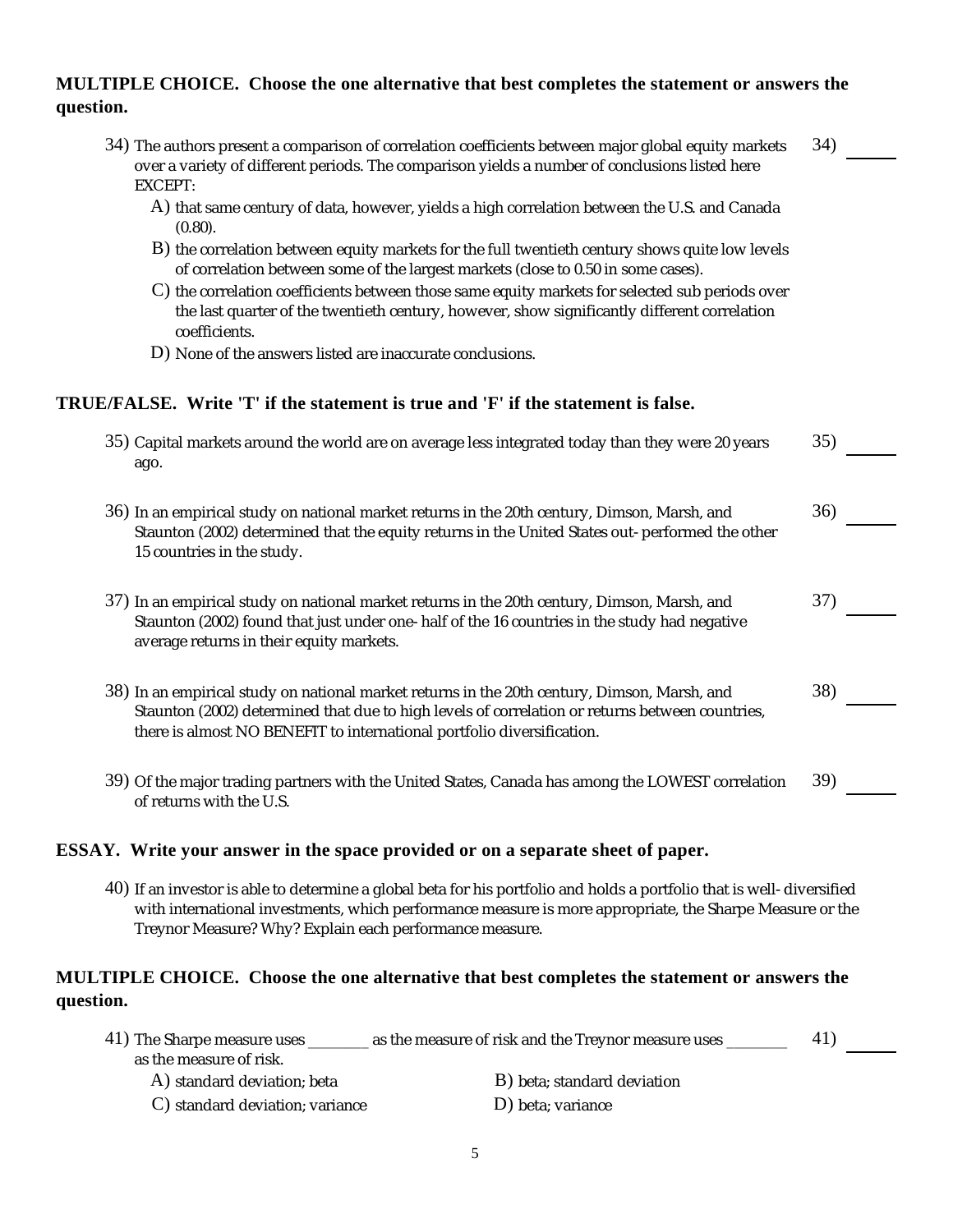# **TABLE 16.1**

**Use the information to answer following question(s).**

|                      | Risk-free Mean                                                                         |             |              |                                                                                                          |     |  |
|----------------------|----------------------------------------------------------------------------------------|-------------|--------------|----------------------------------------------------------------------------------------------------------|-----|--|
|                      | Return                                                                                 | Mean Return | Standard     |                                                                                                          |     |  |
| Country              | (Monthly %)                                                                            | (Monthly %) | Deviation    | Beta                                                                                                     |     |  |
| Austria              | 0.42                                                                                   | 0.77        | 6.52         | 1.02                                                                                                     |     |  |
| France               | 0.42                                                                                   | 1.18        | 6.76         | 1.08                                                                                                     |     |  |
| Japan                | 0.42                                                                                   | 1.08        | 6.66         | 1.21                                                                                                     |     |  |
| Netherlands          | 0.42                                                                                   | 1.39        | 4.93<br>0.89 |                                                                                                          |     |  |
| <b>United States</b> | 0.42                                                                                   | 1.01        | 4.16         | 0.82                                                                                                     |     |  |
|                      | 42) Refer to Table 16.1. What is the value of the Sharpe Measure for France?           |             |              |                                                                                                          | 42) |  |
|                      | A) 0.0071                                                                              |             | B) 0.113     |                                                                                                          |     |  |
|                      | C) either A or B                                                                       |             |              | D) neither A nor B                                                                                       |     |  |
|                      | 43) Refer to Table 16.1. What is the value of the Treynor Measure for the Netherlands? |             |              |                                                                                                          | 43) |  |
|                      | A) 0.0109                                                                              |             | B) 0.197     |                                                                                                          |     |  |
|                      | $C$ ) either A or B                                                                    |             |              | D) neither A nor B                                                                                       |     |  |
|                      |                                                                                        |             |              |                                                                                                          |     |  |
|                      |                                                                                        |             |              | 44) Refer to Table 16.1. _______ appears to have the greatest amount of risk as measured by monthly      | 44) |  |
|                      |                                                                                        |             |              | standard deviation, but _______ has the best return per unit of risk according to the Sharpe             |     |  |
|                      | Measure.                                                                               |             |              |                                                                                                          |     |  |
|                      | A) France; Netherlands                                                                 |             |              | B) France; Austria                                                                                       |     |  |
|                      | C) United States; Netherlands                                                          |             |              | D) United States; Austria                                                                                |     |  |
|                      | portfolios:                                                                            |             |              | 45) The Sharpe and Treynor Measures tend to be consistent in their ranking of portfolios when the        | 45) |  |
|                      | A) are properly diversified.                                                           |             |              | B) contain only U.S. equity investments.                                                                 |     |  |
|                      | C) are poorly diversified.                                                             |             |              | D) none of the above                                                                                     |     |  |
|                      |                                                                                        |             |              |                                                                                                          |     |  |
|                      | TRUE/FALSE. Write 'T' if the statement is true and 'F' if the statement is false.      |             |              |                                                                                                          |     |  |
|                      | 46) The Sharpe and Treynor measures are each measures of return per unit of risk.      |             |              |                                                                                                          | 46) |  |
|                      |                                                                                        |             |              |                                                                                                          |     |  |
|                      | return per unit of risk accepted, rather than in isolation.                            |             |              | 47) Good financial advice would suggest that investors should examine returns by the amount of           | 47) |  |
|                      |                                                                                        |             |              |                                                                                                          |     |  |
|                      |                                                                                        |             |              | 48) The denominator of the Treynor measure is portfolio risk as measured by the standard deviation       | 48) |  |
|                      | of the portfolio.                                                                      |             |              |                                                                                                          |     |  |
|                      |                                                                                        |             |              |                                                                                                          |     |  |
|                      |                                                                                        |             |              | 49) The denominator of the Sharpe measure is portfolio risk as measured by the standard deviation of     | 49) |  |
|                      | the portfolio.                                                                         |             |              |                                                                                                          |     |  |
|                      |                                                                                        |             |              |                                                                                                          | 50) |  |
|                      | as measured against the world market portfolio.                                        |             |              | 50) The denominator of the Sharpe measure is the portfolio's beta, the systematic risk of the portfolio, |     |  |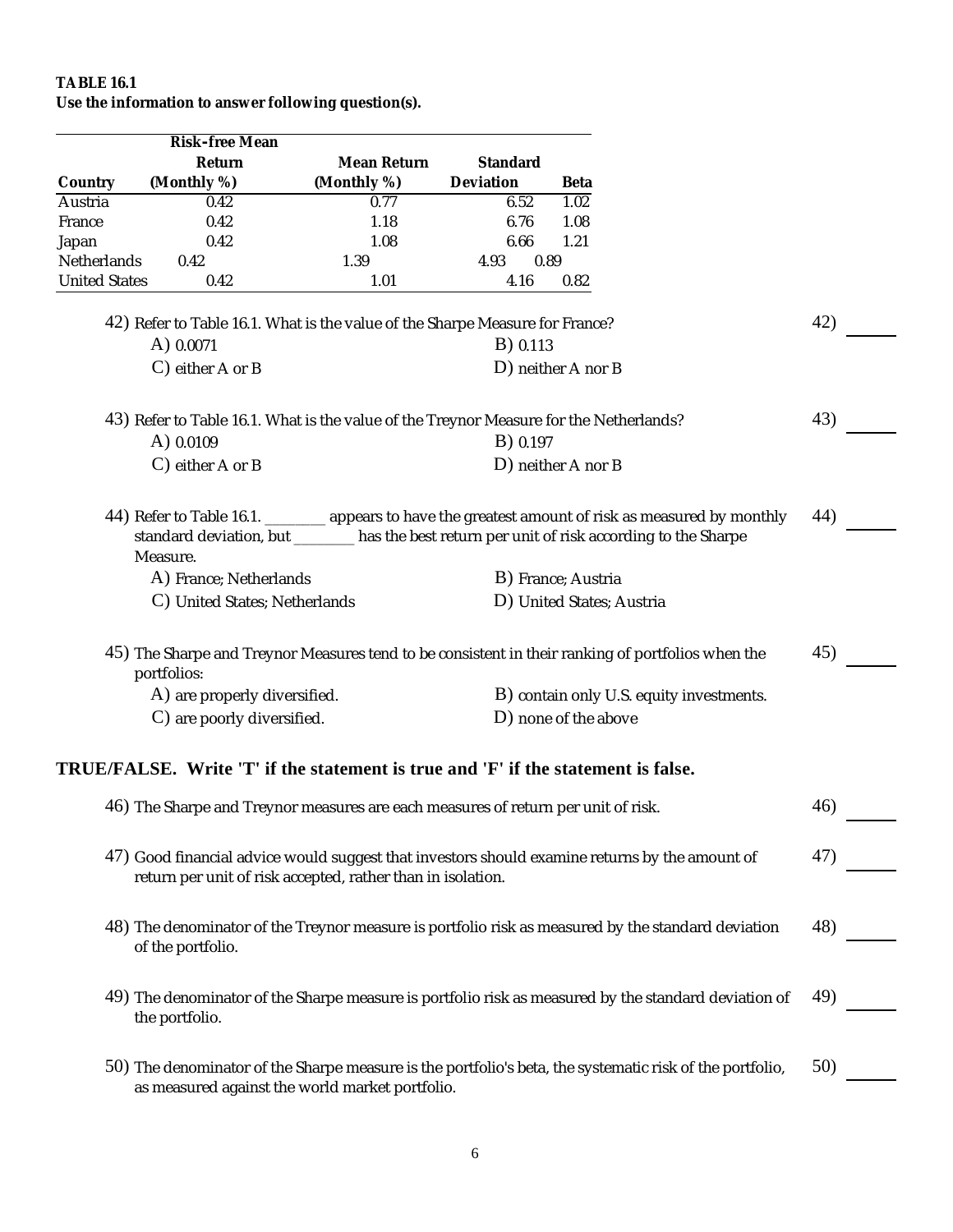51) The denominator of the Treynor measure is the portfolio's beta, the systematic risk of the portfolio, 51) as measured against the world market portfolio.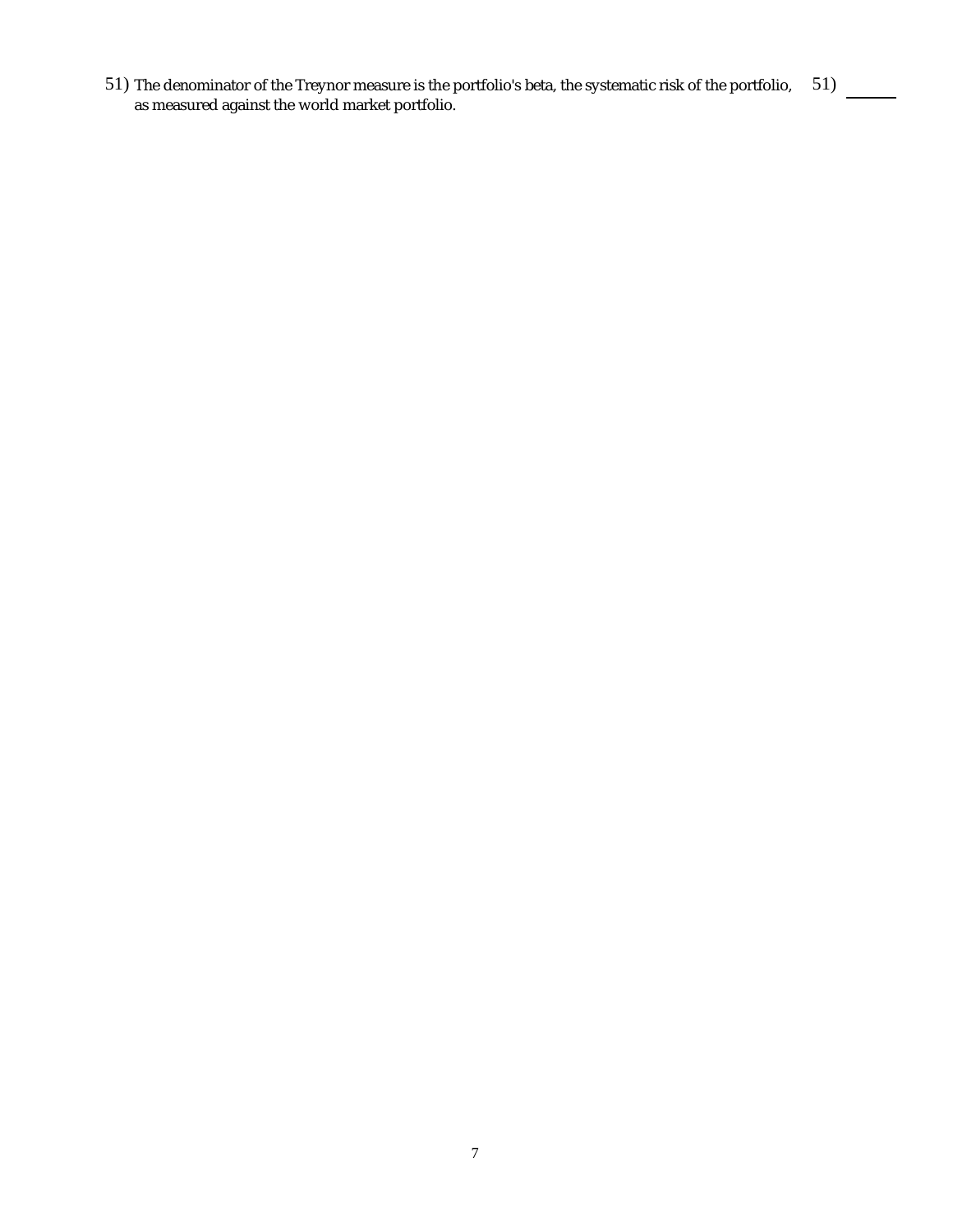Answer Key Testname: UNTITLED6

1) D

2) C 3) C 4) A 5) A 6) D 7) A 8) B 9) B 10) B 11) D 12) B 13) A 14) D 15) FALSE 16) TRUE 17) TRUE 18) TRUE 19) FALSE 20) C 21) D 22) A 23) B 24) A 25) B 26) B 27) FALSE

- 28) TRUE
- 29) FALSE
- 30) FALSE
- 31) TRUE
- 32) FALSE
- 33) The graph should look like that found in Exhibit 16.3. To answer the second part of the question, the student should draw a straight-line beginning at the point of the risk-free rate of return on the vertical axis and running through the point he/she just put on the opportunity set between the minimum risk portfolio and the optimal domestic portfolio. This graphical representation clearly shows that at any point other than holding 100% in the risk-free security, the expected risk and risk characteristics of the capital market line clearly dominate the new line just drawn.
- 34) D
- 35) FALSE
- 36) FALSE
- 37) FALSE
- 38) FALSE
- 39) FALSE